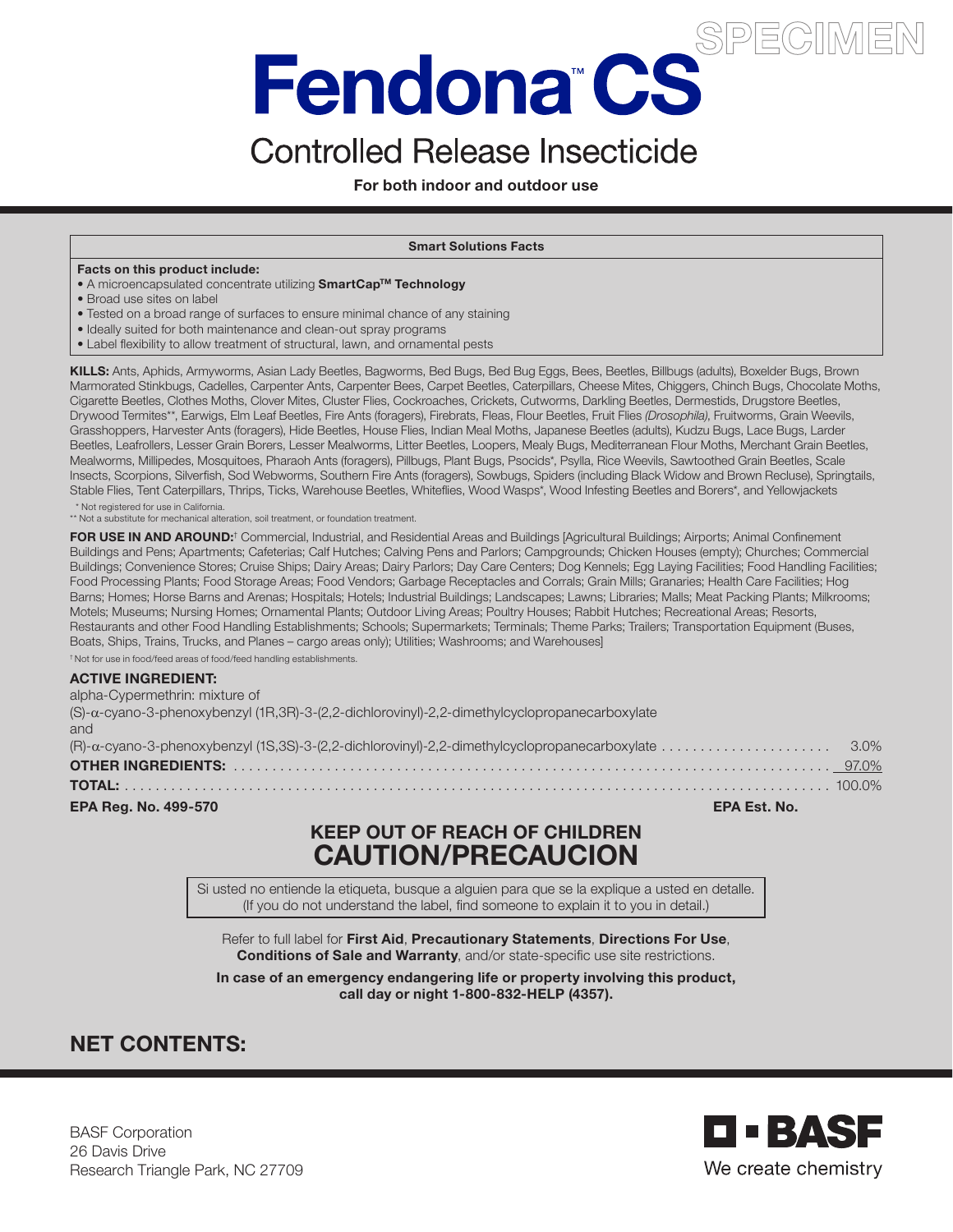### If in eyes

# FIRST AID

- Hold eye open and rinse slowly and gently with water for 15 to 20 minutes.
- Remove contact lenses, if present, after the first 5 minutes; then continue rinsing.
- Call a poison control center or doctor for treatment advice.

# HOTLINE NUMBER

Have the product container or label with you when calling a poison control center or doctor or going for treatment. You may also contact BASF Corporation for emergency medical treatment information: 1-800-832-HELP (4357).

# Precautionary Statements

# Hazards to Humans and Domestic Animals

**CAUTION.** Causes moderate eve irritation. Avoid contact with eyes or clothing. Wash thoroughly with soap and water after handling and before eating, drinking, chewing gum, using tobacco, or using the toilet. Wear long-sleeved shirt and long pants, socks, and shoes.

# Environmental Hazards

This product is extremely toxic to fish and aquatic invertebrates, oysters, and shrimp. **DO NOT** apply when weather conditions favor drift from treated areas. Drift and runoff from treated areas may be hazardous to aquatic organisms in neighboring areas.

This product is highly toxic to bees exposed to direct treatment or residues on blooming crops or weeds. DO NOT apply this product or allow it to drift to blooming crops if bees are foraging in the treatment area.

To protect the environment, **DO NOT** allow pesticide to enter or run off into storm drains, drainage ditches, gutters, or surface waters. Applying this product in calm weather when rain is not predicted for the next 24 hours will help to ensure that wind or rain does not blow or wash pesticide off the treatment area. Rinsing application equipment over the treated area will help avoid runoff to water bodies or drainage systems.

# Directions For Use

It is a violation of federal law to use this product in a manner inconsistent with its labeling.

# Use Restrictions

- **DO NOT** allow to enter indoor or outdoor drains unless labeled for drain treatments. *No permita la entrada a desagües internos o externos a menos que el etiquetado indique que está permitido el uso del producto para tratamiento de desagües.*
- Follow proper disposal procedures on this label. *Siga las indicaciones del etiquetado para el desecho apropiado del producto.*



- DO NOT apply water-based sprays of this product to conduits, motor housing, junction and switch boxes, or other electrical equipment because of possible shock hazard. **DO NOT** spray where electrical short circuits might result, such as wall outlets, conduits, etc.
- DO NOT apply to humans, their clothing, or bedding.
- DO NOT allow children or pets to contact treated surfaces until spray has dried.
- **DO NOT** use on household pets. Cover fish tanks prior to application.
- **DO NOT** apply this product in patient rooms while occupied or in any rooms while occupied by the elderly or infirm.
- DO NOT apply to classrooms when in use.
- DO NOT contaminate food, feedstuffs, or water supply. DO NOT contaminate food preparation surfaces, kitchen utensils, dishes, or food storage containers. Cover any food/feed contact surfaces and cooking utensils in the treatment area during treatment or thoroughly clean before using.
- DO NOT use in food/feed areas of food/feed handling establishments, restaurants, or other areas where food/ feed is commercially prepared or processed (see **Product Information** section for additional information).
- DO NOT use in outdoor residential misting systems.
- DO NOT apply this product through any type of irrigation system.
- DO NOT make applications during rain. Avoid making applications when rainfall is expected before the product has sufficient time to dry (minimum 4 hours). Rainfall within 24 hours after application may cause unintended runoff of pesticide application.
- DO NOT apply or irrigate to the point of runoff.
- For soil or foliar applications, **DO NOT** apply by ground within 25 feet of lakes, reservoirs, rivers, permanent streams, marshes or natural ponds, estuaries, and commercial fish farm ponds.
- **DO NOT** apply the product into fish pools, ponds, streams, or lakes, DO NOT apply directly to sewers or storm drains, or to any area like a drain or gutter where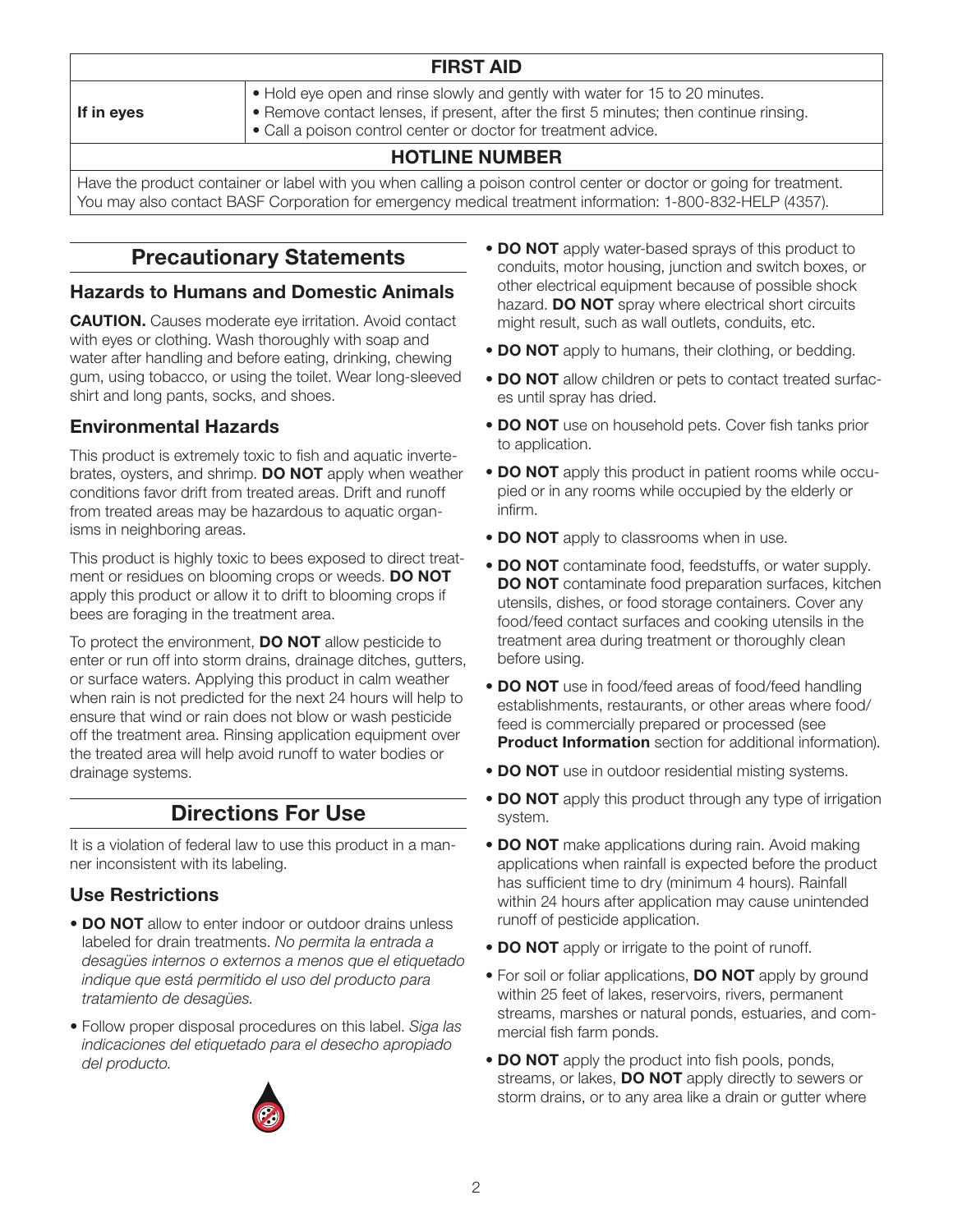drainage to sewers, storm drains, water bodies, or aquatic habitat can occur.

- DO NOT allow the product to enter any drain during or after application.
- DO NOT apply directly to impervious horizontal surfaces such as sidewalks, driveways, and patios except as a spot or Crack & Crevice treatment.
- All outdoor spray applications must be limited to spot or **Crack & Crevice** treatments only, except for the following permitted uses:
	- 1. Application to pervious surfaces such as soil, lawn, turf, and other vegetation;
	- 2. Perimeter band treatments of 7 feet wide or less from the base of a man-made structure to pervious surfaces (e.g., soil, mulch, or lawn);
	- 3. Applications to underside of eaves, soffits, doors, or windows permanently protected from rainfall by a covering, overhang, awning, or other structure;
	- 4. Applications around potential exterior pest entry points into man-made structures such as doorways and windows, when limited to a band not to exceed one inch;
	- 5. Applications to vertical surfaces (such as the side of a man-made structure) directly above impervious surfaces (e.g., driveways, sidewalks, etc.), up to 2 feet above ground level;
	- 6. Applications to vertical surfaces directly above pervious surfaces, such as soil, lawn, turf, mulch or other vegetation) only if the pervious surface does not drain into ditches, storm drains, gutters, or surface waters.

# STORAGE AND DISPOSAL

DO NOT contaminate water, food, or feed by storage or disposal.

# Pesticide Storage

Store in original container in secured dry storage area. Prevent cross-contamination with other pesticides or fertilizers. DO NOT store above 122°F for extended periods of time. Preferred storage is above 32°F. Storage below 32°F may result in solidification. If warmed to above 32°F, product will return to original form. Freezing does not adversely affect this product. If container is damaged or spill occurs, use product immediately or dispose of product and damaged container as indicated below.

# Pesticide Disposal

Wastes resulting from the use of this product may be disposed of on-site or at an approved waste disposal facility. If these wastes cannot be disposed of according to label instructions, contact your State Pesticide or Environmental Control Agency, or the Hazardous Waste representatives at the nearest EPA Regional Office for guidance.

*(continued)*

# STORAGE AND DISPOSAL *(continued)*

# Container Handling

Nonrefillable Container. DO NOT reuse or refill this container. Empty container by using the product according to the label directions. Triple rinse container (or equivalent) promptly after emptying; then offer for recycling, if available, or puncture and dispose of in a sanitary landfill, or by incineration, or, if allowed by state and local authorities, by burning. If burned, stay out of smoke.

Triple rinse containers small enough to shake (capacity ≤ 5 gallons) as follows: Empty the remaining contents into application equipment or a mix tank and drain for 10 seconds after the flow begins to drip. Fill the container 1/4 full with water and recap. Shake for 10 seconds. Pour rinsate into application equipment or a mix tank, or store rinsate for later use or disposal. Drain for 10 seconds after the flow begins to drip. Repeat this procedure two more times.

Triple rinse containers too large to shake (capacity > 5 gallons) as follows: Empty remaining contents into application equipment or a mix tank. Fill the container 1/4 full with water. Replace and tighten closures. Tip container on its side and roll it back and forth, ensuring at least one complete revolution, for 30 seconds. Stand the container on its end and tip it back and forth several times. Turn the container over onto its other end and tip it back and forth several times. Empty the rinsate into application equipment or a mix tank or store rinsate for later use or disposal. Repeat this procedure two more times.

# Product Information

This product is a concentrate of microencapsulated alphacypermethrin containing 0.25 pound of alpha-cypermethrin per gallon. From the testing done, one would not expect any surface which is not damaged by water to be damaged by this product, but it is best to check before applying to a new surface. Heavy applications may leave a visible deposit. On some surfaces, this deposit can be removed with a damp cloth or sponge. Dispose of cloth or sponge in trash.

In situations where conventional application methods have not or are not likely to provide adequate coverage, foam generating equipment or similar machines can be used to provide a continuous coverage. Use drier foam inside wall voids to avoid any water damage or electrical short circuits. Refer to Foam Application Use Directions section of label.

# Reapplication Interval

Reapply as necessary, but not more than twice per week. Applications must be at least 3 days apart.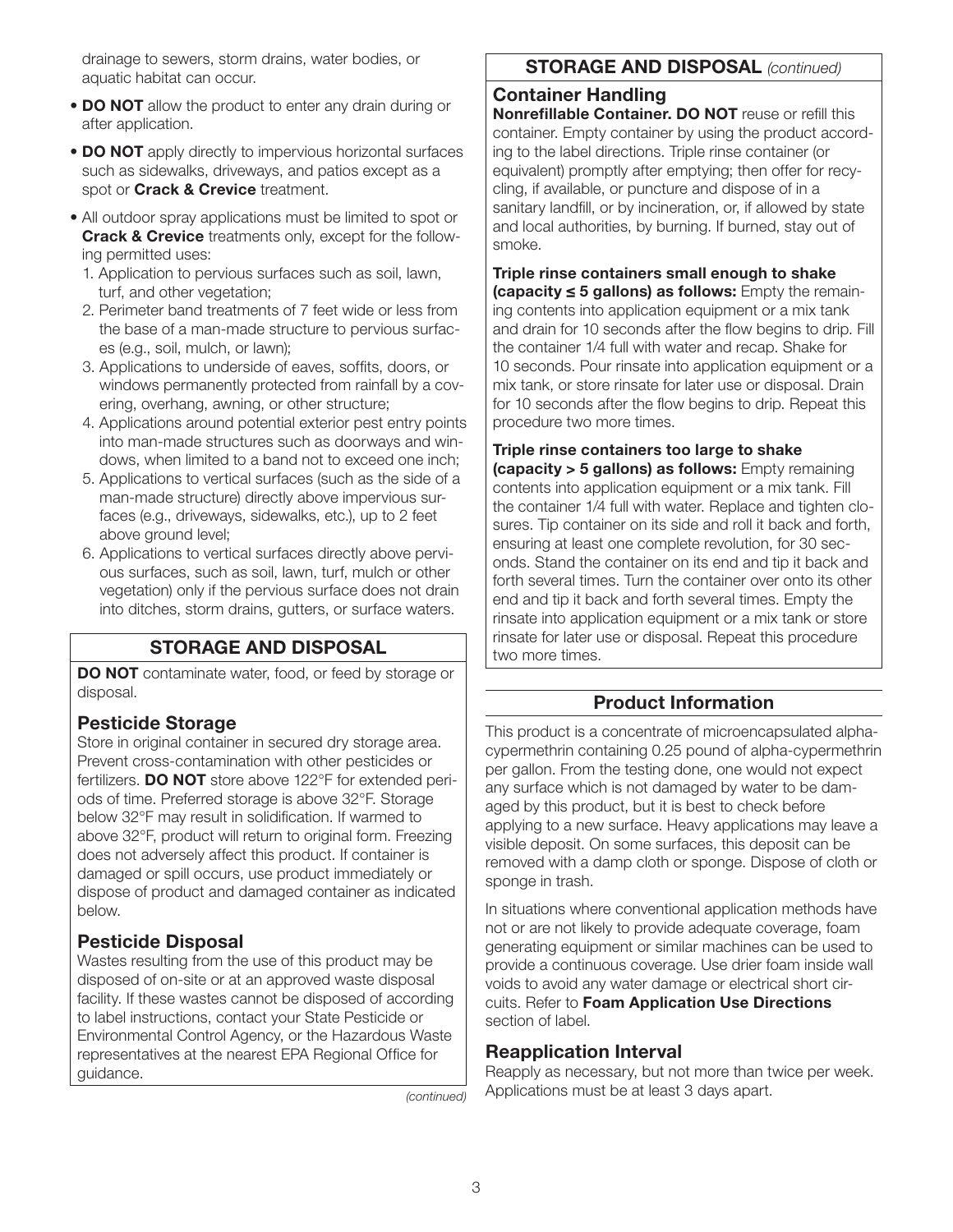# Mixing Instructions

Thoroughly clean spray equipment before using. Shake concentrate well before diluting. When diluting, first add approximately 1/2 of the water to the spray tank and then add the proper amount of concentrate. When emptying the bottles, triple rinse with water, shake well, and add the rinsate to the spray tank. Add the rest of the water and agitate the sprayer thoroughly. Agitate sprayer occasionally during use to ensure even mixture. Shake or reagitate sprayer if spraying is interrupted or if dilution is left in sprayer overnight. If spray screens are used, they should be 50 mesh or larger.

| <b>Spray Dilution Chart</b>                     |                                               |                                                      |  |  |
|-------------------------------------------------|-----------------------------------------------|------------------------------------------------------|--|--|
| Amount of<br><b>Finished Spray</b><br>(gallons) | 0.025% Spray<br>Concentrate<br>(fluid ounces) | 0.050% Spray<br><b>Concentrate</b><br>(fluid ounces) |  |  |
|                                                 | 1.0                                           | 2.0                                                  |  |  |
| 3                                               | 3.0                                           | 6.0                                                  |  |  |
| 5                                               | 5.0                                           | 10.0                                                 |  |  |
|                                                 |                                               |                                                      |  |  |

Use the higher rate for clean-outs, longer residual control, or for high insect infestations.

# Void/Crack & Crevice Application

To treat insects harbored in cracks, crevices, and voids, applications must be made in such a manner to limit dripping and avoid runoff onto untreated structural surfaces and plants. Apply with equipment designed for void applications. Follow the manufacturer's recommendations for proper equipment set-up and operating pressures. Place the tip of the applicator at or into the crack or crevice to be treated. Apply product in short bursts while keeping tip in position. Allow the air stream to push insecticide deep into voids if one exists on the equipment. Treat surfaces to ensure thorough coverage but avoid runoff.

# Spot Application

Apply at the rate of 1 second per 2 square feet or to the point of runoff. Direct nozzle approximately 12 inches from surface to be treated. Apply directly on insects in these locations when possible. Spot treatments must not exceed two square feet in size (for example, 2 ft. by 1 ft. or 4 ft. by 0.5 ft.).

# Residual Control

- 90 days for fire ants on painted wood, unpainted wood, and ceramic tile
- 59 days for mosquitoes at 0.050% rate on leaf surfaces
- 30 days for mosquitoes at 0.025% rate on leaf surfaces
- 14 days for scorpions at 0.050% rate on porous surfaces

### For applications to non-food/feed handling and service areas of food/feed handling establishments:

DO NOT apply when food is present. DO NOT use in food areas of food handling establishments, restaurants, or other areas where food is commercially prepared or processed. DO NOT use in serving areas while food is exposed or facility is in operation. Serving areas are areas where prepared foods are served, such as dining rooms, but excluding areas where foods may be prepared or held.

Applications may be made in non food/feed areas: garbage rooms, lavatories, floor drains (to sewers), entries and vestibules, offices, locker rooms, machine rooms, boiler rooms, garages, mop closets, and storage areas (after packaging, canning, or bottling) and other areas where listed pests may be harboring, traveling, breeding, or entering the structure.

In the home, cover or remove exposed food prior to application. Cover food processing surfaces and utensils in the treatment area prior to application or wash thoroughly before use.

Apply as a **Crack & Crevice**, void, spot, or general surface application to selective surfaces: baseboards, under elements of construction, shelving, machinery, storage areas, and other areas where listed pests may be harboring, traveling, breeding, or entering the structure.

# Indoor Applications

Dilute concentrate to 0.025% or 0.050% with water using the spray dilution chart.

Use as a **Crack & Crevice** residual product where insects may be hiding, living, and breeding and/or for selected spot application.

### Cheese Mites, Cockroaches, Crickets, Dermestids, Earwigs, Firebrats, Millipedes, Psocids\*, Silverfish, Sowbugs, and Spiders (including Black Widow and Brown Recluse)

Make spot treatment and/or **Crack & Crevice** injections into hiding places: cracks and crevices, void areas, moist areas, openings around pipes and sinks, and under refrigerators and shelves.

\* Not registered for use in California.

### Flies (Fruit and House)

Make spot applications on surfaces where flies rest in the dark at night or frequent during the day, such as window frames, screens, trash cans, ceilings, and upper wall surfaces.

### Carpet Beetles, Dermestids, and Clothes Moths

Treat along edges of carpet, under carpet edge, furniture, throw rugs, and as a **Crack & Crevice** and spot application in closets and other shelving where infested items are stored. **DO NOT** treat clothing with this product.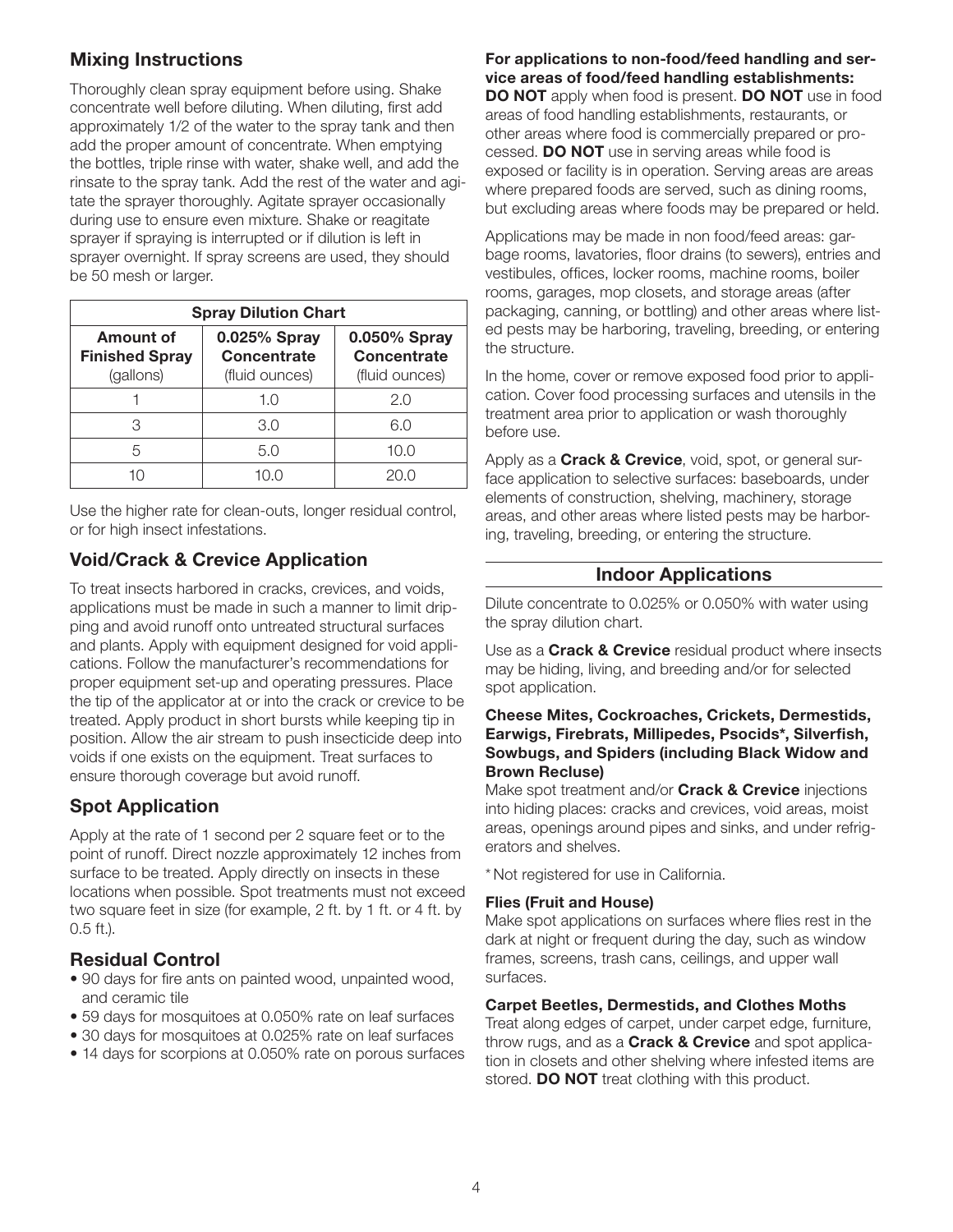### Bed Bugs and Bed Bug Eggs

Apply to cracks and crevices where evidence of bed bugs occurs. This includes bed frames, box springs, inside empty dressers and clothes closets, carpet edges, high and low wall moldings, and wallpaper edges. **DO NOT** use this product on mattresses, pillows, bed linens, or clothes. Remove all clothes and other articles from dressers or clothes closets before application. Allow all treated areas to dry thoroughly before use. Not recommended for use as sole protection against bed bugs. If evidence of bed bugs is found in/on mattresses, use a product approved for this use. For bed bug eggs, use the 0.050% rate.

### **Ticks**

Apply as a spot and/or **Crack & Crevice** treatment in infested and egg laying areas: pet resting quarters, nearby cracks and crevices, behind baseboards, doors, and window frames. Replace pet's old bedding with clean fresh bedding after treatment. DO NOT treat pets with this product.

### Ants (including foraging Pharaoh)

Inject cracks, crevices, and voids where ants may be traveling and/or harboring: around doors, window frames, and other structural cracks, crevices, and voids. Spot treatment of trails and feeding areas may also be made.

### Stored Product Pests (Exposed Adult and Immature Stages)

Before storing products, treat warehouses, production facilities, storage areas, rail cars, truck beds, and other areas where products are stored. Apply as a spot and/or **Crack & Crevice** treatment to cracks, crevices, and surfaces where pests have been seen or may have harborage. This product may be used to treat grain storage facilities and other listed areas for stored product pest control. Cleaning areas prior to use of this product will increase levels of control. Remove and destroy any foodstuffs infested with pests.

# Foam Application Use Directions

This product can be converted to a foam and the foam used to treat structural voids to control insect and arthropod pests in walls, under slabs, or in other void areas. Apply as a dry foam (approximately 25:1). Fill void with foam so that all surfaces are contacted. Mix end-use dilution with manufacturer's recommended volume of foaming agent. Use the specified rate suspension converted to a foam to achieve the desired foam expansion ratios. Verify before treatment that the foaming agent is compatible with this product.

# Indoor and Outdoor Applications

Select one of the following dilutions, 0.025% or 0.050% for pests listed below unless otherwise noted.

### Active and Hibernating Stages of Asian Lady Beetles, Boxelder Bugs, Clover Mites, Cluster Flies, and Elm Leaf Beetles

As a preventative or remedial treatment, inject cracks, crevices and/or voids where these pests are or may harbor or hibernate. Treatable areas: cracks and crevices in weep holes, wall voids, around window and door frames, under siding, and other areas where listed pests may be harboring, traveling, breeding, or entering the structure. Treat wall area around entry points on exterior where pests congregate.

### **Scorpions**

Using the 0.050% rate, treat known or suspected harborages from inside and/or outside. Areas: cracks and crevices in weep holes, wall voids, around window and door frames, under infrequently moved items including furniture and shelving, under siding and exposed concrete, and other areas where scorpions may be harboring or entering the structure. Spot treat the area around entry points on exterior.

### Carpenter Ants and Foraging, Harvester and Southern Fire Ants

Make spot, **Crack & Crevice** or foam applications to any trails, inside or outside around doors and windows, and other places where ants enter premises: atriums, crawl spaces, ceilings, garages, soffits, wall voids, weep holes, and other void areas where ants may be harboring, traveling, breeding, or entering the structure. Where possible, treat ant nests or infested wood directly.

### Bees

As a preventative or remedial treatment to help prevent these insects from building nests or workers from congregating on structures, follow perimeter application directions under **Outdoor Applications** section of label. Pay particular attention to soffit and eave areas.

For treatment of nests inside wall voids, inject into the nest sufficient quantity to treat the complete nest. More than one point of application maybe required. Most applications should require no more than 1/2 gallon of diluted material. Pay particular attention to what the water may contact such as electrical wiring. **DO NOT** use where there is a shock hazard.

THIS PRODUCT DOES NOT PROVIDE INSTANT KNOCK-DOWN. THE BEST TIME TO TREAT IS LATE IN THE DAY. COLONY SHOULD BE DEAD IN TWO TO THREE DAYS. DEPENDING ON THE SITUATION, PROTECTIVE EQUIP-MENT FOR THE APPLICATOR MAY BE REQUIRED TO HELP PREVENT STINGING.

### Yellowjackets

To kill yellowjackets, liberally treat the active nest and the surrounding area, contacting as many insects as possible.

THIS PRODUCT DOES NOT PROVIDE INSTANT KNOCK-DOWN. THE BEST TIME TO TREAT IS LATE IN THE DAY. DEPENDING ON THE SITUATION, PROTECTIVE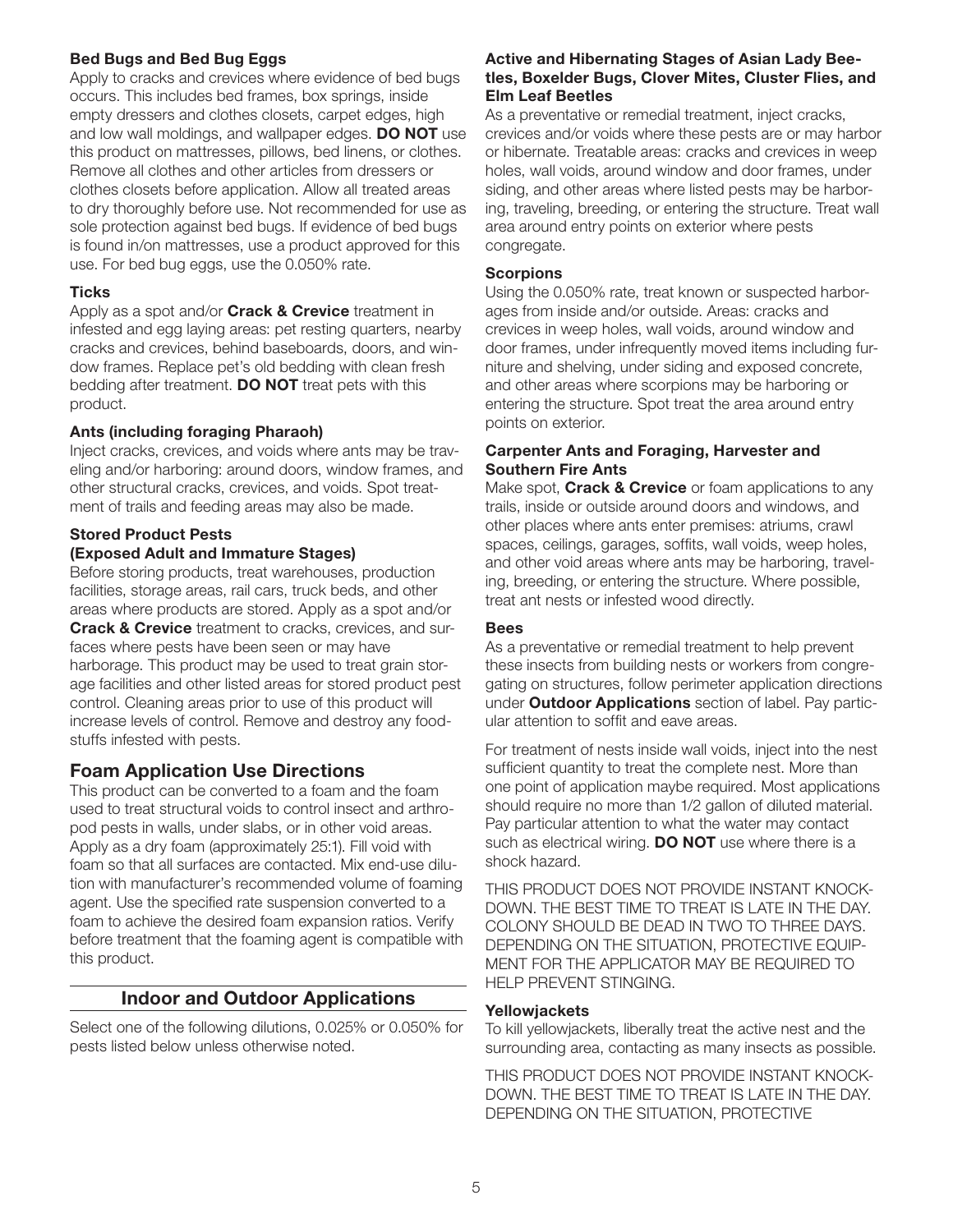### EQUIPMENT FOR THE APPLICATOR MAY BE REQUIRED TO HELP PREVENT STINGING.

### Localized Treatment of Wood-Infesting Insects - Beetles, Borers and Wood Wasps (such families as *Anobiidae*, *Bostrichidae*, *Buprestidae*, *Cerambycidae*, *Lyctidae*, *Oedemeridae*, and *Sesiidae)*\*

Locate suspected infestation and/or insect tunnels and cavities. Drill pilot holes into insect tunnels, galleries, and inaccessible closed voids. Drill holes 8 to 10 inches apart to ensure thorough coverage. Inject 5 to 10 seconds per hole or until coverage is obtained or product runs out an opening. DO NOT contact electrical wiring, plumbing, etc. Use the 0.025% or 0.050% rate. For beetles and borers, spot surface treatments may also be made.

\* Not registered for use in California.

### Drywood Termites

This treatment is intended to kill drywood termites on contact only. The purpose of such applications is to kill workers or winged reproductive forms which may be present in the treated channels or on surfaces at the time of treatment. Treatment of exposed surfaces should be done to cover thoroughly but excess runoff should be avoided. Such applications are not a substitute for mechanical alteration, soil treatment, or foundation treatment.

# Outdoor Applications

**KILLS:** Ants, Asian Lady Beetles, Boxelder Bugs, Brown Marmorated Stink Bugs, Carpenter Ants, Carpenter Bees, Carpet Beetles, Clover Mites, Cluster Flies, Cockroaches, Crickets, Dermestids, Earwigs, Elm Leaf Beetles, Fire Ants, Fleas, Grasshoppers, House Flies, Kudzu Bugs, Millipedes, Mosquitoes, Psocids\*, Scorpions, Sowbugs, Spiders (including Black Widow and Brown Recluse), Stable Flies, and Ticks

\* Not registered for use in California.

This product may be used on outdoor surfaces and/or as a crack, crevice, and void treatment of buildings, porches, window frames, eaves, patios, garages, garbage dumps, and other areas where pests are or may congregate or enter premises. This product can also be used in outdoor void areas such as meter boxes and manholes. Use the 0.025% or 0.050% rate unless otherwise noted.

# Perimeter Treatment

Treat a band of soil 6 to 7 feet wide around and adjacent to the building. Also treat the building foundation where pests are active and may find entrance to a height of 2 ft above impervious and pervious surfaces. Treat other insect entry points: doors; windows; under siding, decks, and eaves of structure. This product may be applied in compressed air, backpack, or power spray equipment. Apply at the rate of 0.5 to 1.0 fluid ounce concentrate per 1,000 square feet. Apply in a sufficient amount of water to adequately cover the area being treated. Apply in such a

manner to limit dripping and runoff on structural surfaces and plants. Alternate directions are to use 4 to 8 fluid ounces per 50 gallons of water.

| <b>Suggested Mixing Chart for Larger Tank Sizes</b> |                                                                           |  |  |
|-----------------------------------------------------|---------------------------------------------------------------------------|--|--|
| <b>Tank Size</b><br>(gallons)                       | <b>Suggest Amount of</b><br><b>Concentrate per Tank</b><br>(fluid ounces) |  |  |
| 15                                                  | 1.5 to 2.5                                                                |  |  |
| 25                                                  | $2.0 \text{ to } 4.0$                                                     |  |  |
| 50                                                  | 4.0 to $8.0$                                                              |  |  |
|                                                     | 8.0 to 16.0                                                               |  |  |

### Flies (House and Stable)

Inspect and treat where activity is detected: outside surfaces of screens, doors, window frames, or wherever flies enter, contacting as many insects as possible. Also treat surfaces on porches, in garages, and other places where insects are known to congregate. Reapply as necessary, but not more than twice per week. Applications must be at least 3 days apart. Treat known resting areas: ceilings, upper corners of the area, around windows and doors, and other surfaces. Treat inside and outside surfaces of dumpsters and other trash holding containers. Treat trash storage areas. Apply so as to lightly moisten the target surface, contacting as many insects as possible. For best results, begin treatments at the start of the fly season and repeat during periods of heavy fly activity.

### **Mosquitoes**

Not for use in wide area local, state, or federal mosquito control programs. To control adult mosquitoes, use handheld, back-pack, or truck mounted sprayers only. Not for use with truck mounted cold aerosol ULV sprayers, handheld cold aerosol ULV sprayers or thermal fogging devices. **DO NOT** apply by aircraft. **DO NOT** apply through any kind of irrigation and/or lawn sprinkler systems. Use up to 100 gallons of diluted spray per acre. Treat shrubbery, vegetation, and other areas where mosquitoes may rest. Shrubbery and vegetation around stagnant pools, marshy areas, ponds, and shorelines may be treated if applied as a wet spray. Apply only to the point of runoff. Direct application of this product to any body of water is prohibited.

### Carpenter Bees

Locate entrance holes. Treat galleries through entrance holes. Seal bee entrances after application.

### **Scorpions**

Using the 0.050% rate, apply spot treatments into areas where scorpions may hide, known or suspected harborages on and around exterior walls, in cracks, crevices, weep holes, or other access points into hollow block walls, and behind masonry veneer. Inspect and spray areas and treat where activity is detected or suspected, especially around and beneath stones and along rocky areas, in landscaped and mulch areas, and beneath the bark of trees. When possible, remove debris along the foundation that may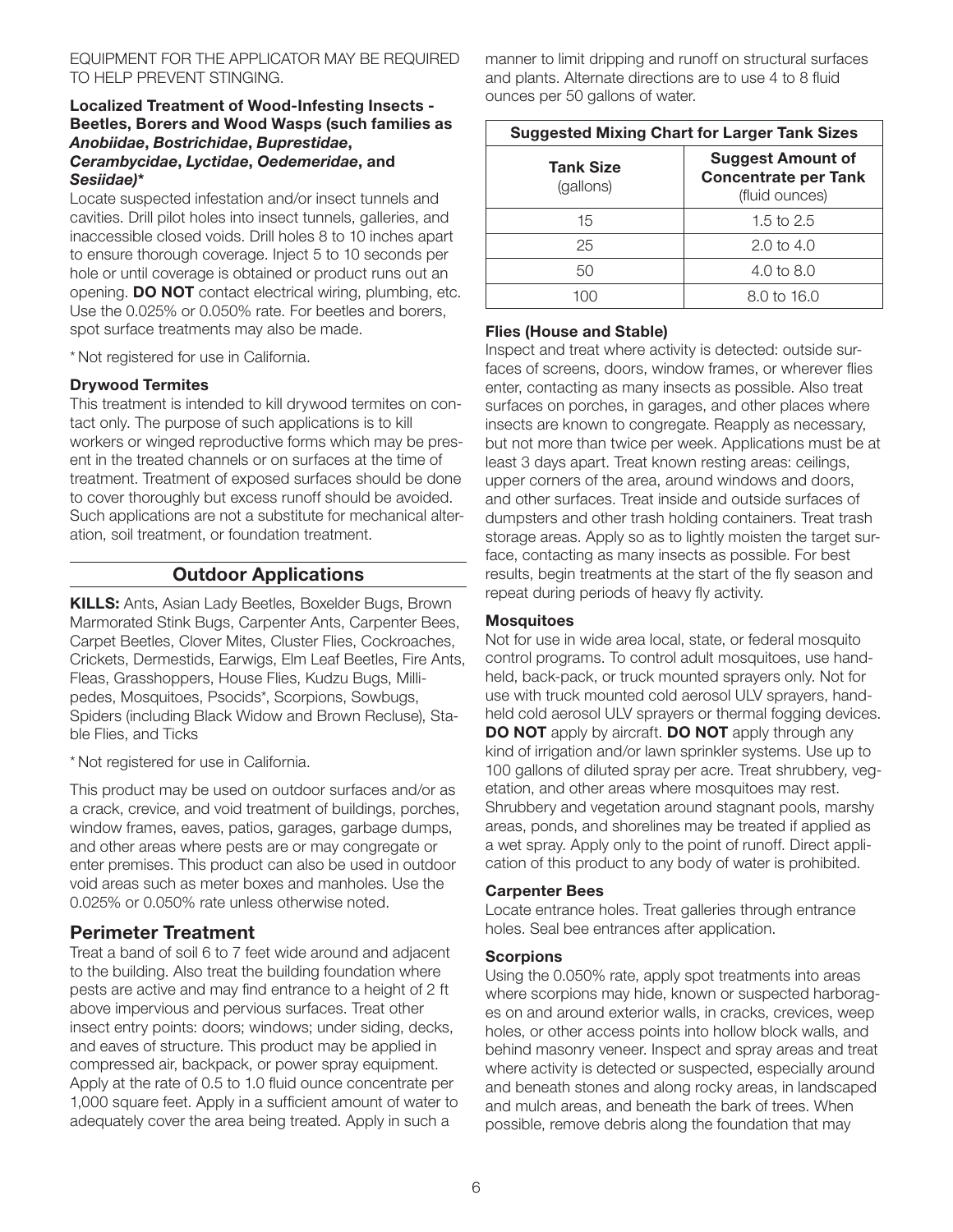provide harborage. Apply a perimeter treatment to exterior walls and adjacent soil according to directions in the Perimeter Treatment portion of the Outdoor

Applications section of this label. Treatment around firewood piles is allowed, but **DO NOT** treat firewood directly.

### Crawling Insects - including Ants, Cockroaches, Crickets, Earwigs, and Sowbugs

Apply in outdoor areas which are landscaped, planted, mulched, or unmaintained. For ants, treat mounds and runways. Repeat applications as infestation warrants and as reinfestations occur, but not more than twice per week. Applications must be at least 3 days apart. Apply to cracks and crevices where insects may enter premises. Areas: weep holes; under siding; wall voids; soffits; around attic vents; cracks and crevices; and openings around windows, doors, and pipes. Treatment of infested fences and tree holes is permitted.

### Fleas

Treat infested areas. This product will kill fleas on contact but does not provide residual control.

# Turfgrass and Ornamentals

This product can be used on ornamentals and turfgrass in the following use sites:

- Residential and non-residential landscapes
- Residential and non-residential lawns
- Interiorscapes

This product can be used on the following ornamental plants:

- Bedding plants
- Flowering hanging baskets
- Foliage
- Potted flowering plants
- Trees and shrubs

**DO NOT** use this product on vegetable gardens.

**DO NOT** apply when the wind speed is greater than 15 mph.

KILLS: Ants, Aphids, Armyworms, Bagworms, Beetles, Billbugs (adults), Boxelder Bugs, Caterpillars, Chiggers, Chinch Bugs, Clover Mites, Crickets, Cutworms, Earwigs, Fire Ants, Firebrats, Fruitworms, Grasshoppers, House Flies, Japanese Beetle (adults), Lace Bugs, Leafrollers, Loopers, Mealy Bugs, Millipedes, Mosquitoes, Pillbugs, Plant Bugs, Psylla, Scale Insects, Sod Webworms, Sowbugs, Spiders (including Black Widow and Brown Recluse), Tent Caterpillars, Thrips, Ticks, Whiteflies, and Wood Wasps

For use on residential and commercial turfgrass, residential and commercial landscape ornamentals and interiorscapes. Apply according to label instructions found in Table 1. Application Rates for Turfgrass and **Ornamentals. Consult Plant Tolerance portion of label** 

for more information on plant safety when using this product.

### Table 1. Application Rates for Turfgrass and **Ornamentals**

| <b>Plant Type</b>                                                                                                     | Rate                                            | <b>Comments</b>                                                     |
|-----------------------------------------------------------------------------------------------------------------------|-------------------------------------------------|---------------------------------------------------------------------|
| Bedding plants<br>Flowering<br>hanging<br><b>baskets</b><br>Foliage<br>Potted flowering<br>plants<br>Trees and shrubs | 4 to 6<br>fluid ounces/<br>100 gallons water    | Treat upper and<br>lower foliage<br>surfaces of<br>plants uniformly |
| Turfgrass                                                                                                             | $0.5$ to 1<br>fluid ounce/<br>1,000 square feet | Use a coarse,<br>low-pressure<br>spray                              |

# Plant Tolerance

This product been applied to ornamental plants without observed plant injury. Not all species, varieties, and cultivars have been tested for tolerance to this product, possible tank mix combinations with this product, pesticide treatments preceding or following those with this product, and combinations of this product with surfactants or adjuvants. Local conditions can also influence plant tolerance and may not match those under which BASF has conducted testing. Because many cultivars within a plant species vary in tolerance to chemical applications and growing conditions, the grower must recognize these differences and test the product accordingly. At a minimum, always test a small group of representative plants for tolerance to this product under local growing conditions and prior to large-scale use.

Applicator assumes responsibility for testing species suitability under local growing conditions by treating a small number to plants at the specified rate. At a minimum, this should include evaluating treated plants for several weeks following treatment for possible injury or other effects. To the extent consistent with applicable law, by applying this product, the user assumes responsibility for any crop damage or other liability associated with factors beyond the manufacturer's control, such as weather, presence of other materials, and manner or use of application.

# Plant Safety Restrictions and Limitations

**DO NOT** tank mix with other pesticides or additives that have not been tested for tolerance under local conditions. If tank-mixed with another product, always test a small group of representative plants for tolerance prior to largescale use.

It is the pesticide user's responsibility to ensure that all products are registered for the intended use. Read and follow the applicable restrictions and limitations and directions for use on all product labels involved in tank mixing.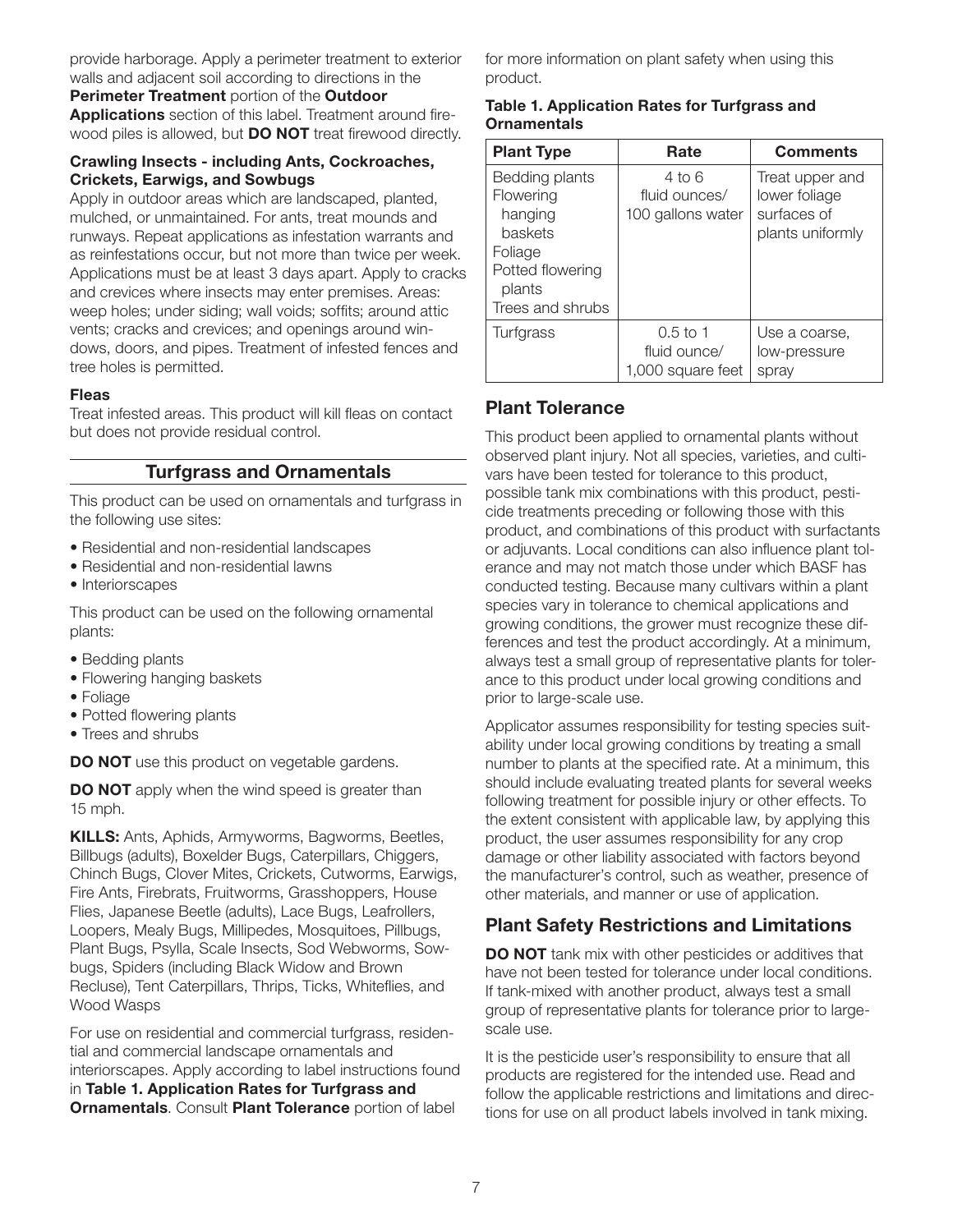Users must follow the most restrictive directions for use and precautionary statements of each product in the tank mixture.

DO NOT apply to plants exhibiting symptoms of stress or injury, such as stunting, wilting, leaf burn or drop, or abnormal growth.

### Livestock Housing

May be used in and on outside surfaces of outer buildings. DO NOT apply to lactating or food animals. DO NOT contaminate milk, food, or drinking water. Remove all animals prior to making applications to housing. **DO NOT** apply or allow insecticide to drift onto animals. DO NOT allow animals to enter treated areas until surfaces are dry.

### Flies (House and Stable)

Treat known fly resting areas: ceilings, screens, upper corners of the area, around windows and doors, and light fixtures on outdoor surfaces and in animal areas such as dog kennels, hog barns, horse barns, empty chicken houses, rabbit hutches, dairy areas, milkrooms, calf hutches, calving pens and parlors, contacting as many insects as possible. Apply as a coarse, wet spray. Using a mixture of 1 fluid ounce of concentrate per gallon of water, apply at a rate of 1 gallon diluted product per 1,000 square feet of surface. For best management practices, initiate treatments at the beginning of the fly season and repeat during periods of heavy fly activity, but not more than twice per week. Applications must be at least 3 days apart.

### Darkling Beetles

Treat the litter paying particular attention to the areas under the feeder line, water line, and the perimeter. Use 2 to 5 fluid ounces per 1,000 square feet in an adequate amount of water to provide good coverage.

### Perimeter Treatment

Treat a band of soil 6 to 7 feet wide around and adjacent to the building. Also treat the building foundation and sides where pests are active and may find entrance. Treat other insect entry points: doors, windows, under siding, and eaves of structure. This product may be applied in compressed air, backpack, or power spray equipment. Apply at the rate of 1.0 fluid ounce concentrate per 1,000 square feet. Apply in sufficient water to adequately cover the area being treated. Apply in such a manner to limit dripping and runoff on structural surfaces and plants.